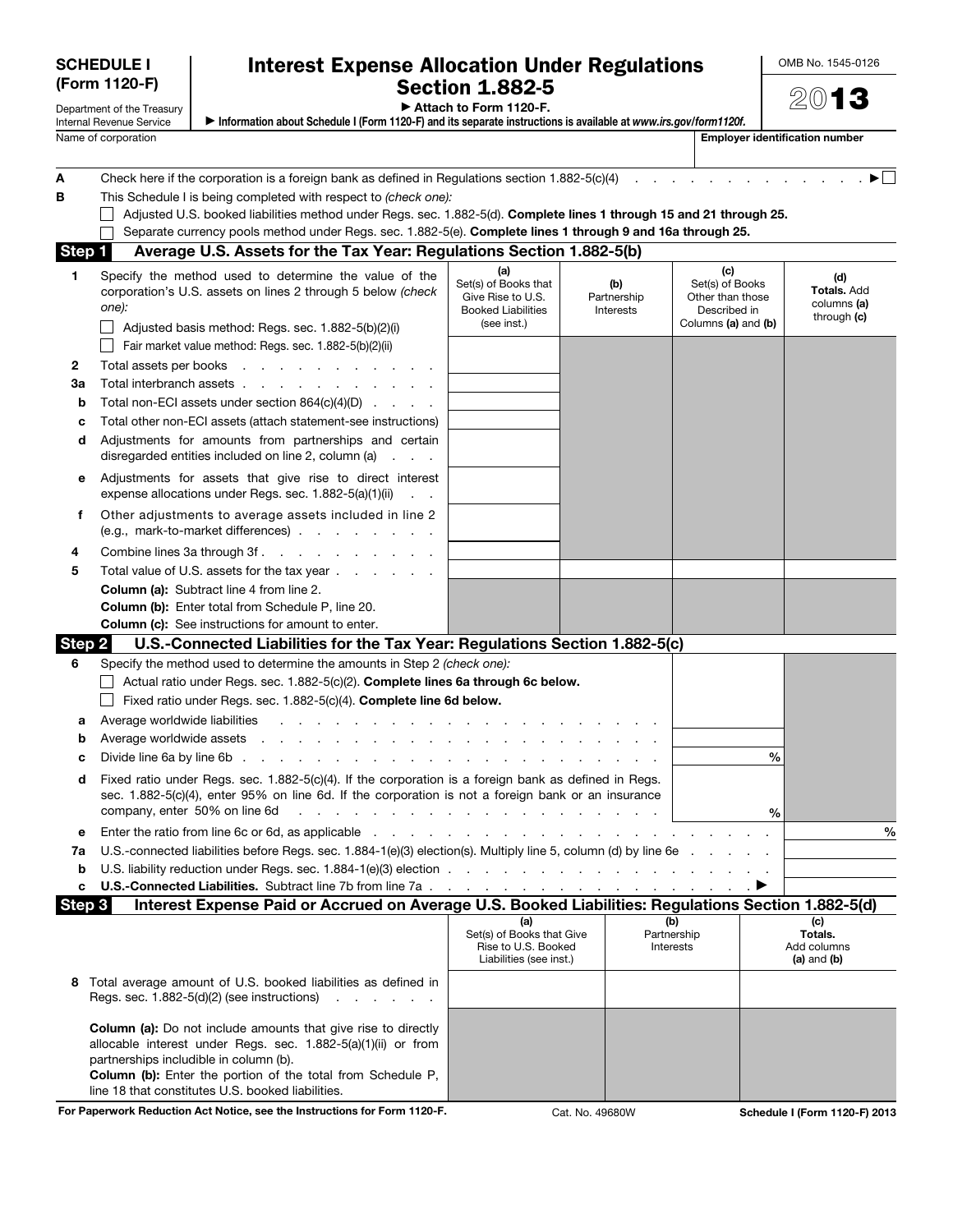|     | Interest Expense Paid or Accrued on Average U.S. Booked Liabilities: Regulations Section 1.882-5(d)<br>Step 3 (cont.)                                                                                                                                                                                          |                                                                                                                                                                                                                                |                                    |                                 |                             |               |                                              |               |
|-----|----------------------------------------------------------------------------------------------------------------------------------------------------------------------------------------------------------------------------------------------------------------------------------------------------------------|--------------------------------------------------------------------------------------------------------------------------------------------------------------------------------------------------------------------------------|------------------------------------|---------------------------------|-----------------------------|---------------|----------------------------------------------|---------------|
|     |                                                                                                                                                                                                                                                                                                                | (a)<br>Set(s) of Books that Give<br>Rise to U.S. Booked<br>Liabilities (see inst.)                                                                                                                                             |                                    | (b)<br>Partnership<br>Interests |                             |               | (c)<br>Totals.<br>Add columns<br>(a) and (b) |               |
| 9   | Total interest paid or accrued during the tax year on line 8 amount                                                                                                                                                                                                                                            |                                                                                                                                                                                                                                |                                    |                                 |                             |               |                                              |               |
|     | <b>Column (a):</b> Do not include amounts that give rise to directly<br>allocable interest under Regs. sec. 1.882-5(a)(1)(ii) or from<br>partnerships includible in column (b).<br><b>Column (b):</b> Enter the portion of the total from Schedule P.<br>line 15c that is interest on U.S. booked liabilities. |                                                                                                                                                                                                                                |                                    |                                 |                             |               |                                              |               |
|     | Step 3 (cont.)<br>Adjusted U.S. Booked Liabilities Method: Regulations Section 1.882-5(d)                                                                                                                                                                                                                      |                                                                                                                                                                                                                                |                                    |                                 |                             |               |                                              |               |
|     | If line 7c is greater than line 8, column (c), complete lines 10 through 13 below and skip lines 14a and 14b.<br>If line 7c is less than or equal to line 8, column (c), skip lines 10 through 13 and complete lines 14a and 14b.                                                                              |                                                                                                                                                                                                                                |                                    |                                 |                             |               |                                              |               |
| 10  | If the corporation is a foreign bank which is making a current-year election to use the published average<br>30-day LIBOR (see instructions), check the box on this line, skip lines 10a through 10c, and enter the<br>rate on line 10d<br>the second contract of the second contract of the second con-       |                                                                                                                                                                                                                                |                                    |                                 |                             |               |                                              |               |
| а   | Total interest paid or accrued during the tax year on U.S. dollar liabilities that are not<br>U.S. booked liabilities included on line 8 and a contract of the state of the state of the U.S. booked liabilities                                                                                               |                                                                                                                                                                                                                                | 10a                                |                                 |                             |               |                                              |               |
| b   | Average U.S. dollar denominated liabilities that are not U.S. booked liabilities included<br>on line 8<br>والمتحاول والمتحاول والمتحاول والمتحاول والمتحاول والمتحاول والمتحاول والمتحاول                                                                                                                      |                                                                                                                                                                                                                                | 10b                                |                                 |                             |               |                                              |               |
| c   |                                                                                                                                                                                                                                                                                                                |                                                                                                                                                                                                                                | 10c                                | $\%$                            |                             |               |                                              |               |
| d   | Enter the 30-day LIBOR, if elected under Regs. sec. 1.882-5(d)(5)(ii)(B)                                                                                                                                                                                                                                       |                                                                                                                                                                                                                                | 10d                                | $\frac{0}{0}$                   |                             |               |                                              |               |
| е   | Enter the rate from line 10c or, if elected, the 30-day LIBOR on line 10d                                                                                                                                                                                                                                      |                                                                                                                                                                                                                                |                                    |                                 | 10e                         |               |                                              | $\frac{0}{0}$ |
| 11  | <b>Excess U.S.-connected liabilities.</b> Subtract line 8, column (c), from line 7c                                                                                                                                                                                                                            |                                                                                                                                                                                                                                |                                    | ▶                               | 11                          |               |                                              |               |
| 12  |                                                                                                                                                                                                                                                                                                                |                                                                                                                                                                                                                                |                                    |                                 | 12                          |               |                                              |               |
| 13  | Add lines 9, column (c) and 12 $\ldots$ $\ldots$ $\ldots$ $\ldots$ $\ldots$ $\ldots$ $\ldots$ $\ldots$ $\ldots$                                                                                                                                                                                                |                                                                                                                                                                                                                                |                                    |                                 | 13                          |               |                                              |               |
| 14a | <b>Scaling ratio.</b> Divide line 7c by line 8, column (c) and the contract to the contract to the contract to the contract to the contract to the contract to the contract to the contract of the contract to the contract to the                                                                             |                                                                                                                                                                                                                                |                                    |                                 | 14a                         |               |                                              | $\%$          |
| b   | Multiply line 9, column (c) by line 14a. See instructions for hedging amounts                                                                                                                                                                                                                                  |                                                                                                                                                                                                                                |                                    |                                 | 14b                         |               |                                              |               |
| 15  | Interest expense allocable to ECI under the adjusted U.S. booked liabilities method. Enter the result<br>from line 13 or line 14b here and on line 21                                                                                                                                                          | the contract of the contract of the contract of the contract of the contract of the contract of the contract of the contract of the contract of the contract of the contract of the contract of the contract of the contract o |                                    |                                 | 15                          |               |                                              |               |
|     | Step 3 (cont.)<br>Separate Currency Pools Method: Regulations Section 1.882-5(e)                                                                                                                                                                                                                               |                                                                                                                                                                                                                                |                                    |                                 |                             |               |                                              |               |
|     |                                                                                                                                                                                                                                                                                                                |                                                                                                                                                                                                                                | (b)                                |                                 | (c)                         |               | (d)                                          |               |
|     |                                                                                                                                                                                                                                                                                                                | (a)<br>U.S. Dollar<br>Denominated                                                                                                                                                                                              | Home Country<br>Currency. Specify: | ▶                               | Other Currency.<br>Specify: |               | Other Currency.<br>Specify:                  |               |
| 16a | <b>U.S. assets.</b> Enter the corporation's U.S. assets, using the<br>methodology in Regs. sec. 1.882-5(e)(1)(i). If more columns<br>are needed, attach statement (see instructions)                                                                                                                           |                                                                                                                                                                                                                                |                                    |                                 |                             |               |                                              |               |
| b   | Check here if a less than 3% currency election was<br>made<br>and the contract of the contract of the contract of the contract of the contract of the contract of the contract of the contract of the contract of the contract of the contract of the contract of the contract of the contra                   |                                                                                                                                                                                                                                |                                    |                                 |                             |               |                                              |               |
| 17a | Enter the percentage from line 6e                                                                                                                                                                                                                                                                              | $\%$                                                                                                                                                                                                                           | %                                  |                                 |                             | $\frac{0}{0}$ |                                              | %             |
| b   | U.S.-connected liabilities. Multiply line 16a by line 17a, or,<br>if a liability reduction election is made, see instructions                                                                                                                                                                                  |                                                                                                                                                                                                                                |                                    |                                 |                             |               |                                              |               |
| 18a | Enter the total interest expense paid or accrued for the tax<br>year with respect to the foreign corporation's worldwide<br>liabilities denominated in that foreign currency (enter in<br>functional currency)                                                                                                 |                                                                                                                                                                                                                                |                                    |                                 |                             |               |                                              |               |
| b   | Enter the corporation's average worldwide liabilities<br>(whether interest bearing or not) denominated in that foreign<br>currency (enter in functional currency)                                                                                                                                              |                                                                                                                                                                                                                                |                                    |                                 |                             |               |                                              |               |
| c   | <b>Borrowing rate:</b> Divide line 18a by line 18b                                                                                                                                                                                                                                                             | $\frac{0}{0}$                                                                                                                                                                                                                  | %                                  |                                 |                             | $\frac{0}{0}$ |                                              | %             |
| 19  | Interest expense allocation by separate currency pool.<br>Multiply line 17b by line 18c. $\ldots$                                                                                                                                                                                                              |                                                                                                                                                                                                                                |                                    |                                 |                             |               |                                              |               |
| 20  | Interest expense allocable to ECI under the separate currency pools method. Total the amounts on line 19, columns<br>(a) through (d), and amounts from attached statement, if any, and enter the result here and on line 21                                                                                    |                                                                                                                                                                                                                                |                                    |                                 |                             |               |                                              |               |

Schedule I (Form 1120-F) 2013